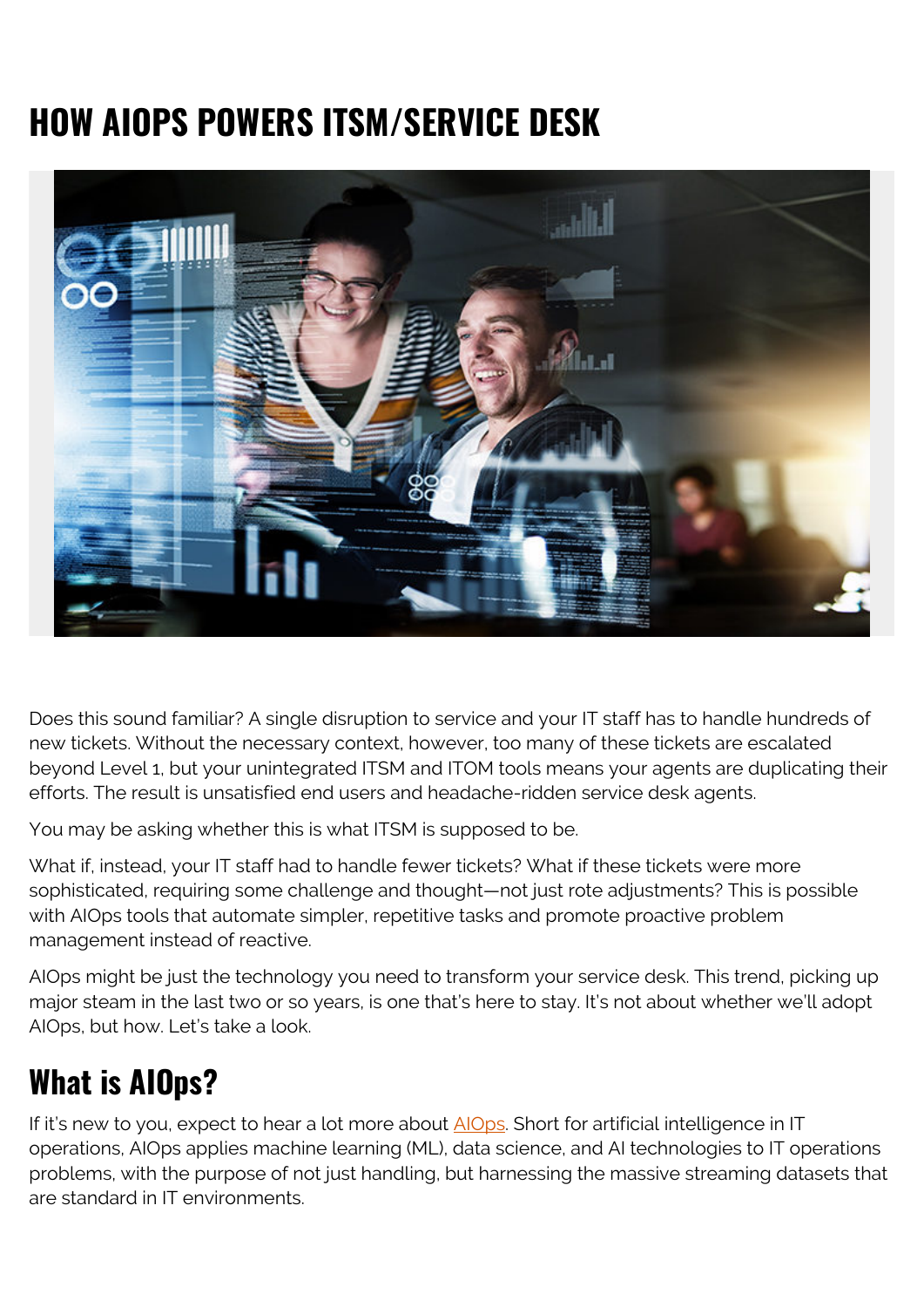Technology analyst [Gartner](https://www.gartner.com/smarterwithgartner/how-to-get-started-with-aiops/) says AIOps platforms should "consume and analyze the ever-increase volume, variety and velocity of data generated by IT and present it in a useful way." This useful way could mean replacing, wholly or partially, manual tasks like ITSM, automation, availability and performance monitoring, and event correlation and analysis. Gartner also predicts that 30 percent of large enterprises will exclusively deploy AIOps and digital experience monitoring tools to monitor applications and infrastructure by 2023, up from only five percent use in 2018.

## **AIOps in ITSM and service desk environments**

AI has the ability to automate and benefit a variety of business needs, but ITSM environments are often forgotten in the rush to AI. One reason may be how we think of ITSM. [In theory,](https://itsm.tools/aiops-connecting-itsm-and-itom-to-increase-service-quality/) IT service management should support a range of IT operations, beyond service desk routines to better align ITSM as a whole with IT operations management (ITOM). In reality, however, ITSM efforts focus inordinately on end-user issues—the service desk.

Another reason AI may seem to forget ITSM is that IT teams and service desk environments in particular often [struggle to automate](https://blogs.bmc.com/blogs/how-automation-maximizes-aiops-value/) smaller, repeatable tasks. That means they're spending the majority of their time on manual tasks, instead of approaching ITSM from a macro, more holistic point of view.

But AIOps can solve this time waste, reducing the volume of service desk tickets [by up to 85](https://www.bigpanda.io/blog/aiops-tools/) [percent](https://www.bigpanda.io/blog/aiops-tools/). That means service desk agents can better focus on the work that does come through (which, as a benefit, may promote their job satisfaction because they aren't repeating the same tasks every day).

New AIOps tools are focusing directly on these ITSM tasks, making it possible to [automate common](https://web.archive.org/web/20200815015221/https://www.cherwell.com/library/blog/slash-your-itsm-costs-and-man-hours-with-aiops/) [issues](https://web.archive.org/web/20200815015221/https://www.cherwell.com/library/blog/slash-your-itsm-costs-and-man-hours-with-aiops/) like slow computers, inability for users to log in, and printer and plug-and-play device failure. Automation thanks to AIOps results in a number of benefits:

- Reduced volume of tickets
- Reduced time spent per ticket
- Quicker [MTTR and MTBF](https://blogs.bmc.com/blogs/mtbf-vs-mtff-vs-mttr-whats-difference/)
- Freed time for IT staff to focus on issues that require humans
- Increased customer satisfaction
- Increased team agility

But AIOps goes far beyond automation. By harnessing massive datasets inherent to ITSM teams, AIOps can help service desks [pivot from reactive to proactive problem management.](https://blogs.bmc.com/blogs/reactive-vs-proactive-problem-management/) The best AIOps tools should be able to synthesize real-time and historic data in order to:

- **Predict outages.** AIOps can examine your entire monitoring dataset, then use ML tools to identify event patterns that could indicate more severe issues. IT would then be alerted to this potential problem.
- **Prioritize events.** Training on ITSM incident data, AIOps can predict a service event's business impact. This allows IT to prioritize events based on context and business need.
- **Analyze and determine root cause.** AIOps identifies root causes of issues faster than humans can, using event patterns and service topologies.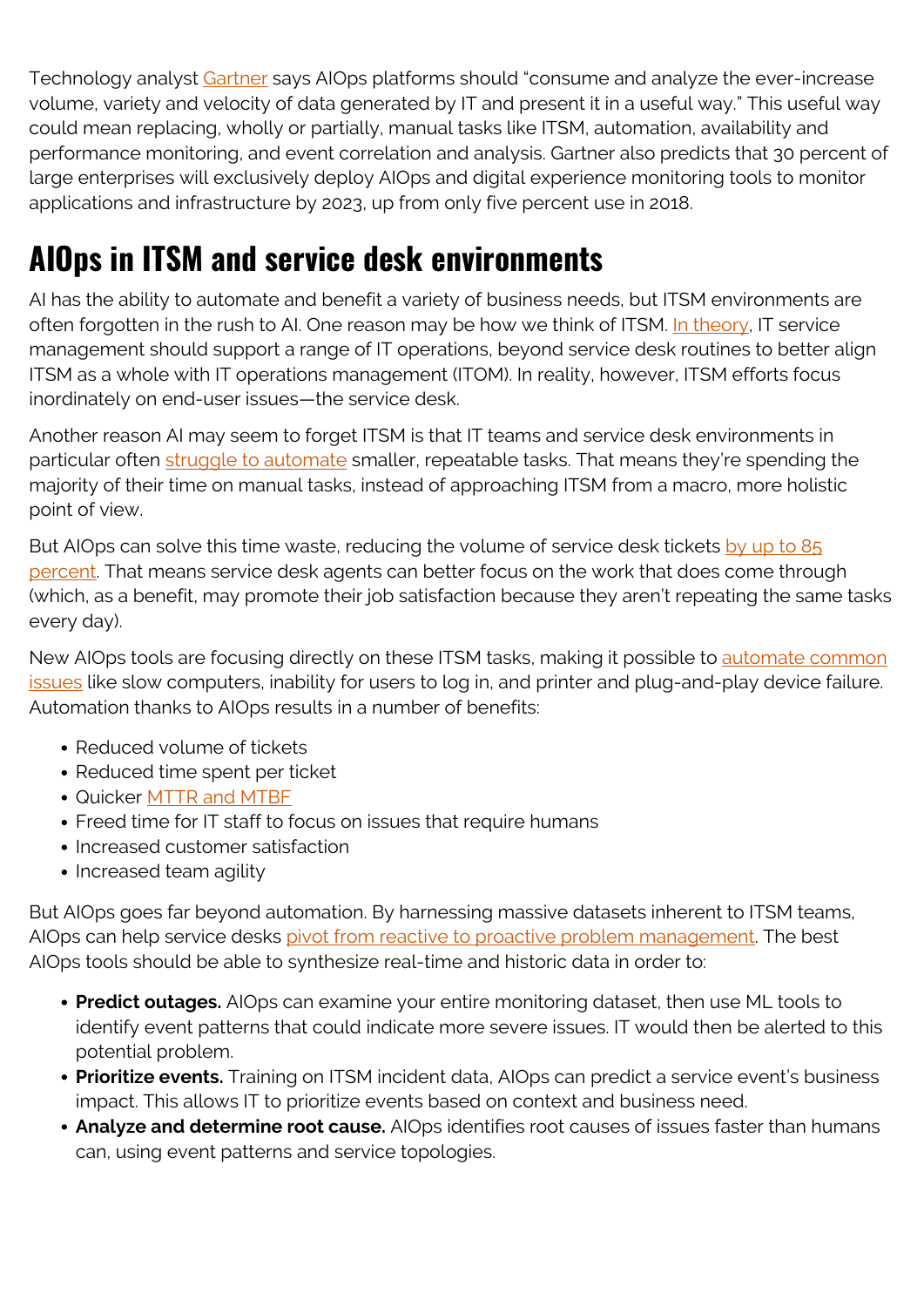# **How to initiate AIOps in ITSM practices**

You may ready to deploy AIOps solutions for your IT team, but your company decision makers might not be there just yet. Here are some tips on how to launch an AIOps initiative in your IT department:

- 1. **Understand the technologies.** Even if AIOps adoption isn't imminent, understanding AI, ML, and data science can help your case when it's time to jump in.
- 2. **Teach what you know.** Take your new knowledge, then share it with colleagues and executives via simple technologies and applications.
- 3. **Choose test cases smartly.** Roll out AIOps on a small scale, understand what did and didn't work, and iterate from there.
- 4. **Recognize your gaps.** In new technologies, skills and experience gaps are normal, so overcome objections by recognizing those gaps and proposing solutions.
- 5. **Modernize the ITSM platform.** A current, AIOps-promoting ITSM platform should offer selfservice, cost insights, process automation, and more, all rolled into a single, consistent ITSM process record that harnesses data for accurate real-time, end-to-end insights.
- 6. **Sync your ITSM and ITOM platforms.** Doing so can unify workflows across IT, from ITSM to help and service desks to ITOps.
- 7. **Break down data silos.** AIOps needs more data, so break down siloed monitoring tools. The best ones should have a robust feature set, pre-integrated tools, customization options, and an AIOps roadmap.
- 8. **Go beyond IT.** Once your data is trustworthy and widely accessible, use AIOps to gain insights into problem areas that cross business units.

## **Choosing the best AIOps tool for ITSM**

Getting started with any tool can be difficult, and that's especially true when it involves new technologies and ways of thinking. An AIOps tool for ITSM is no different.

When choosing the best AIOps tool, do keep these factors in mind as you [navigate from AIOps](https://blogs.bmc.com/blogs/aiops-use-cases-from-theory-to-practice/) [theory to AIOps practice](https://blogs.bmc.com/blogs/aiops-use-cases-from-theory-to-practice/):

- Business needs
- Use case prioritization
- Existing and future data sources
- Necessary skillsets
- Time to value
- Integration with existing tools
- Easy adoption, from installing and learning to using and maintaining
- Clarity and trust versus ["black box" approach](https://en.wikipedia.org/wiki/Black_box)

At BMC, AIOps is informing every step of our approach to ITSM, and we're incorporating AIOps into every piece of the modernization puzzle.

### **Additional Resources**

Want to learn more about how AIOps can help you? [Check out our AIOps webinar series.](https://blogs.bmc.com/blogs/learn-aiops-webinar-series/) For more on AIOps, these on-demand webinars might be just what you need: